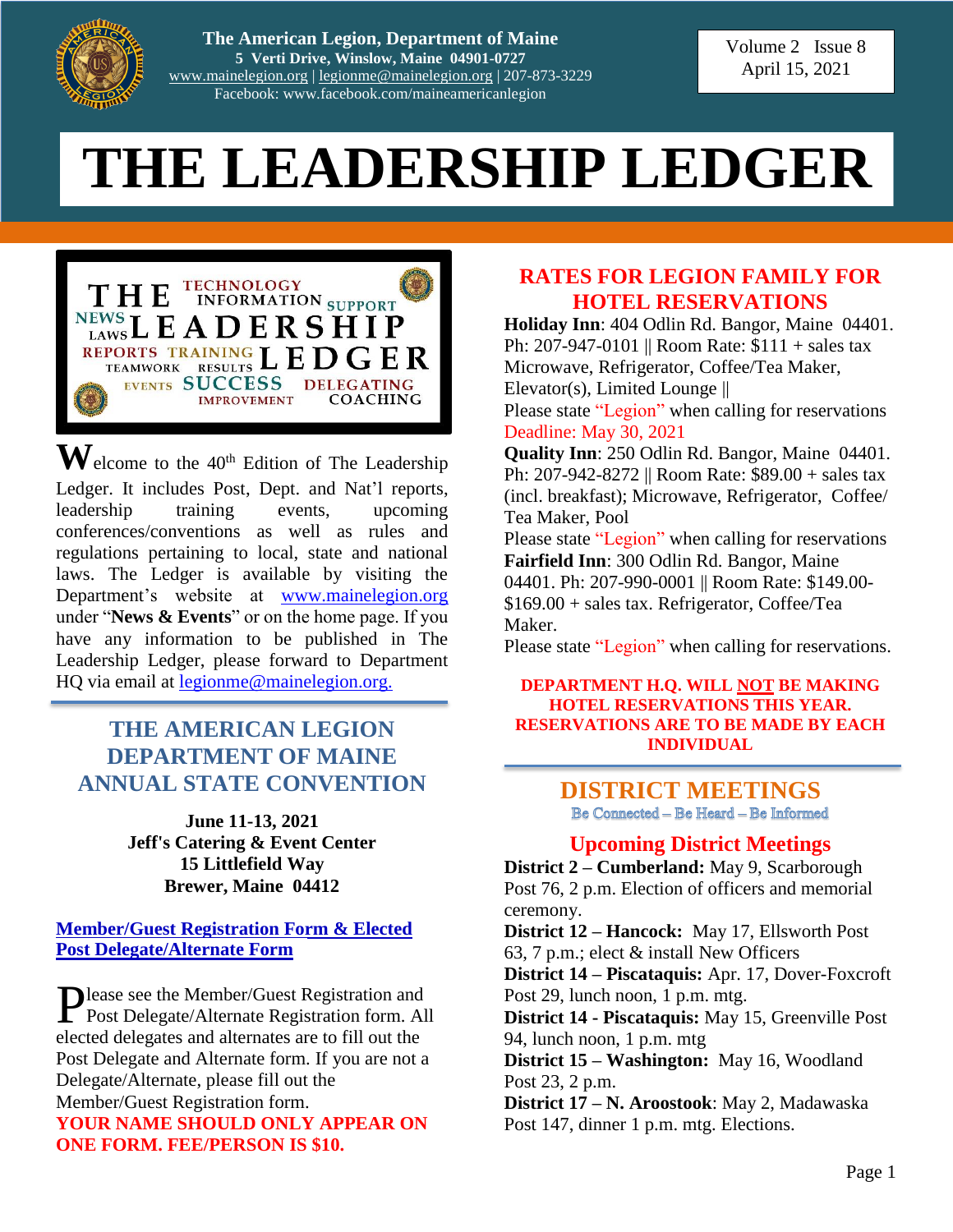

# **[NEW MY LEGION.ORG](https://vimeo.com/518232870)  [UPDATE](https://vimeo.com/518232870)**

ow that the myLegion site is live, all accounts are now MEMBER accounts. This includes Legion and SAL members. The first requirement to access post and squadron data is to create a myLegion member account using the email address on your membership record. The new myLegion Home page will look like the image above. It provides links to your subscriptions, discounts and resources. MY ACCOUNT provides more information about your own membership. Please click on Video Presentation / PowerPoint to learn more. N

**[Video Presentation](https://vimeo.com/518232870) / [PowerPoint](https://www.legion.org/documents/training/training-tuesdays/PPT_MyLegion_Update_Membership_Processing.pptx) / [Q&A](https://www.legion.org/training/251904/training-tuesday-mylegion-update-membership-processing-qa)**

---------------------------------------------------------------

#### **[INSTRUCTIONS](http://www.mainelegion.org/media/Membership/new_membership_program_instructions1.pdf) FOR NEW [MYLEGION.ORG](http://www.mainelegion.org/media/Membership/new_membership_program_instructions1.pdf) [MEMBERSHIP](http://www.mainelegion.org/media/Membership/new_membership_program_instructions1.pdf) PROCESSING & GROUP [PERMISSION](http://www.mainelegion.org/media/Membership/new_membership_program_instructions1.pdf)** ---------------------------------------------------------------

# **Go to ["New MyLegion.org is live!"](https://www.legion.org/membership/252152/new-mylegionorg-live) for more information.**

## **MILITARY TRIVIA:**

 $Q:$  Who was acknowledged as the first person<br>to state, in a formal setting, that "We Are to state, in a formal setting, that "We Are All Americans", when and where? *Submitted by Dwayne Hatfield, Mars Hill Post 118*

## **100 MILES FOR HOPE**

wanted to alert you to the second annual 100 I wanted to alert you to the second annual 100<br>Miles for Hope that National Commander Bill Oxford launched recently. Registration is open now and it officially kicks off April 1.

As you know, we had a very successful debut in 2020 of the campaign that raised around \$150,000 for the Veterans & Children Foundation. This year, Commander Oxford has established goals to double the number of participants (from 5,000 to 10,000) and donations (to \$300,000) to the V&CF.

And that's where we need your help.

National has created a very informative [100](http://www.legion.org/100milesforhope)  [Miles for Hope web page](http://www.legion.org/100milesforhope) with all the details our members need to register, participate and support the program and the V&CF. We have also developed a sample press release **[\(download release here\)](https://www.legion.org/talma/resources)** that departments can adapt and distribute to their posts via newsletters, website, Facebook page, etc.

Also worth noting is this is not just an American Legion event. It is for everyone. That's why we also created a sample letter **[\(download sample letter](https://www.legion.org/talma/resources)  [here\)](https://www.legion.org/talma/resources)** that departments, posts and others can use to promote 100 Miles events in their communities.

Last year we were inspired by posts that engaged their communities. In California, two members of [a](https://www.legion.org/dispatch/250678/100-miles-challenge-supports-new-shooting-sports-program-california)  [Junior Shooting Sports team](https://www.legion.org/dispatch/250678/100-miles-challenge-supports-new-shooting-sports-program-california) participated to raise money for the team. In North Dakota, [a high school](http://www.legiontown.org/100-miles/7412/kindred-cross-country-team-participates-100-miles-walk)  [cross-country team got involved.](http://www.legiontown.org/100-miles/7412/kindred-cross-country-team-participates-100-miles-walk)

Now that the pandemic is easing, we have more opportunities to engage with our communities.

There are countless community organizations, youth groups, churches and others that would be ideal to welcome to a 100 Miles campaign. Here are some examples:

• Veterans service organizations: Team Red White and Blue, Student Veterans of America, The Mission Continues, Team Rubicon and others.

• Youth and family groups: Boy Scouts, Boys and Girls Clubs, Special Olympics, the YMCA and YWCA, school sports teams, Junior Shooting Sports participants, American Legion Baseball teams, etc.

• Nonprofits specializing in health: The American Red Cross, the American Heart Association, Alzheimer's Association, etc.

Check out all the details [on how to register,](http://www.legion.org/100milesforhope)  [where to get the commemorative gear and more.](http://www.legion.org/100milesforhope)

Encourage your districts, posts and members to join and support this important initiative. We'd love to hear the successes throughout your departments.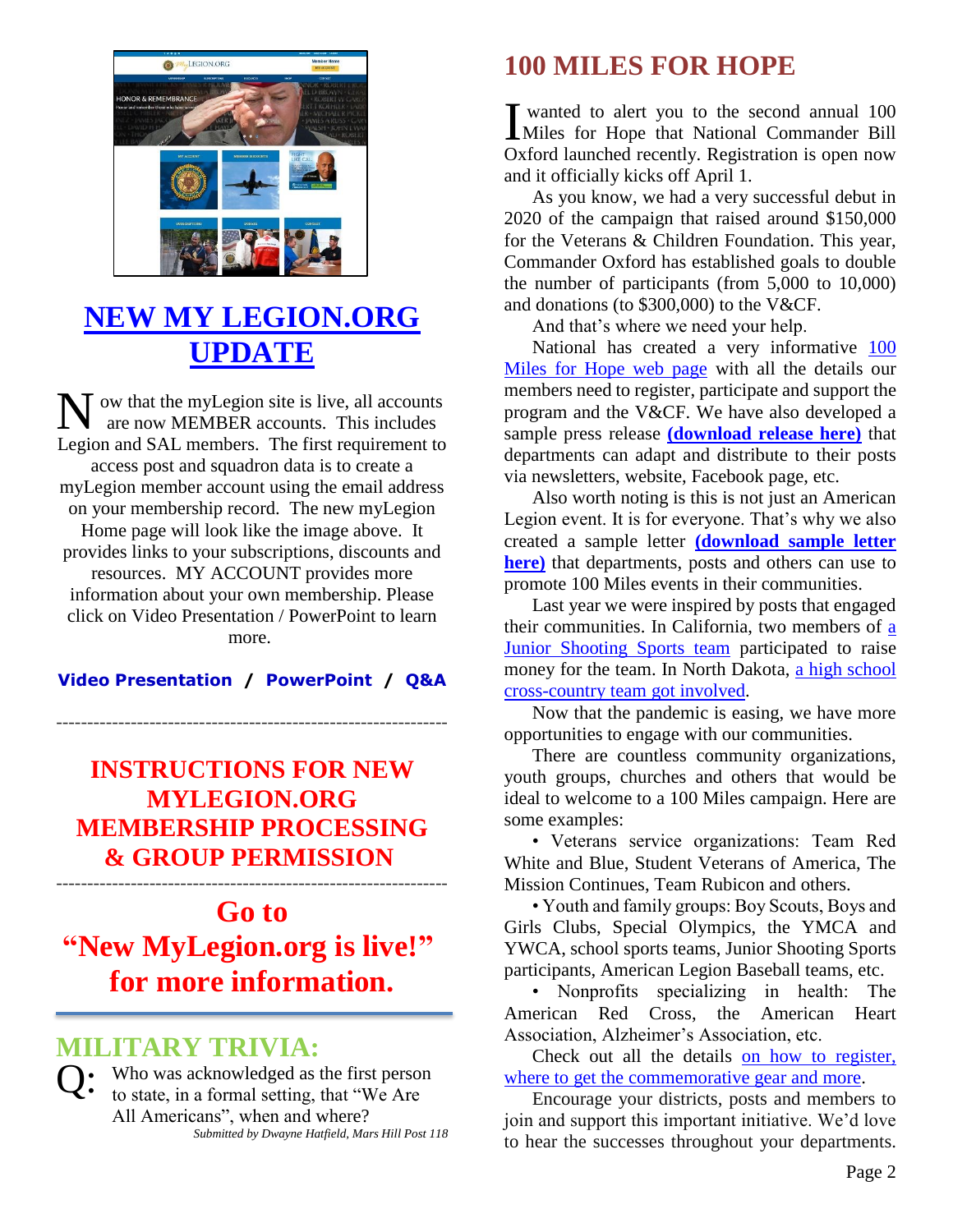And, most of all, we appreciate your unrelenting support for the V&CF which funds, among other things, the vital work that department service officers conduct for our veterans.

**If you have questions, please refer to <https://www.legion.org/100miles/FAQ>** . **If your answer is not found there, please check with Henry Howard [\(hhoward@legion.org\)](mailto:hhoward@legion.org).**

Submitted by Daniel Wheeler, National Adjutant

## **MAINE LEGION COLLEGE CLASS FOR 2021**

**W**e are currently working on the next Maine Legion College Classes for the 2021 year. As in the past, you have to make a commitment but we know that you will gain much from these classes and from other Legionnaires from all over the State of Maine. **ONLY 9 MORE SPOTS AVAILABLE**. This is the schedule we will follow: Classes start at 8:30 a.m. each day

Phase 1: May 22 & 23 Phase 2: July 24 & 25 Phase 3: Sept.18 & 19

To attend these classes, you must first go online at: [www.legion.org/alei](http://www.legion.org/alei) and complete the Basic Training Course. After completion, please forward a copy of the Certificate to us at State HQ. You may scan the document and send it by email to [paul@mainelegion.org](mailto:paul@mainelegion.org) along with your **Name, Post No., and Cell Phone No.** 



# **[THE 2021 AMERICAN](http://www.mainelegion.org/media/boysstate/2021_Cancellation_Notice.pdf)  [LEGION FAMILY DIRIGO](http://www.mainelegion.org/media/boysstate/2021_Cancellation_Notice.pdf)  [STATE PROGRAM](http://www.mainelegion.org/media/boysstate/2021_Cancellation_Notice.pdf)  [CANCELLED FOR 2021](http://www.mainelegion.org/media/boysstate/2021_Cancellation_Notice.pdf)**

E ach year brings new and exciting challenges of all, a homeless veteran with children? If so, we related to the experience that we offer to the  $\sum$ related to the experience that we offer to the

delegates, but I think it is fair to say that these past thirteen months have been unlike any other in regard to our preparations and planning.

The cancellation of both Dirigo Boys State and Dirigo Girls State last summer, gave The Legion Family an opportunity to enhance the experience for the delegates of Boys and Girls State youth leadership programs. Based on direct student feedback, .... || Please [click here](http://www.mainelegion.org/media/boysstate/2021_Cancellation_Notice.pdf) for more information and cancellation of Dirigo State.

## **CANDIDATE DEADLINE: MAY 12**

stable propose wishing to run for a Department Office A nyone wishing to run for a Department Office<br>
must submit a letter of intent and a copy of his or her discharge papers making them eligible for The American Legion to the Department Adjutant's office on or before May 12, 2021 to be included on the official ballot at convention in June.

If you wish to be included in The Maine Legionnaire, the above information, plus a photo of you must be at Department Headquarters by April 23, 2021. Also be advised that the Department Constitution and By-Laws state: All current and future Department Officers elected at the Annual State Convention will within forty-five (45) days following the conclusion of the annual Department Convention, take the "Basic Training Course" previously named the "American Legion Extension Institute Course" and successfully complete said course.

Please visit <https://www.legion.org/alei> to complete the course. Previous graduates of the course upon providing confirmation would be exempted.

## **VETERAN'S EMERGENCY FINANCIAL ASSISTANCE PROGRAM (VEFAP)**

o you know of a veteran in your community in Do you know of a veteran in your community in<br>need of assistance? Someone who during these challenging times just needs a little help to keep them going? Maybe a veteran that is homeless? Or worst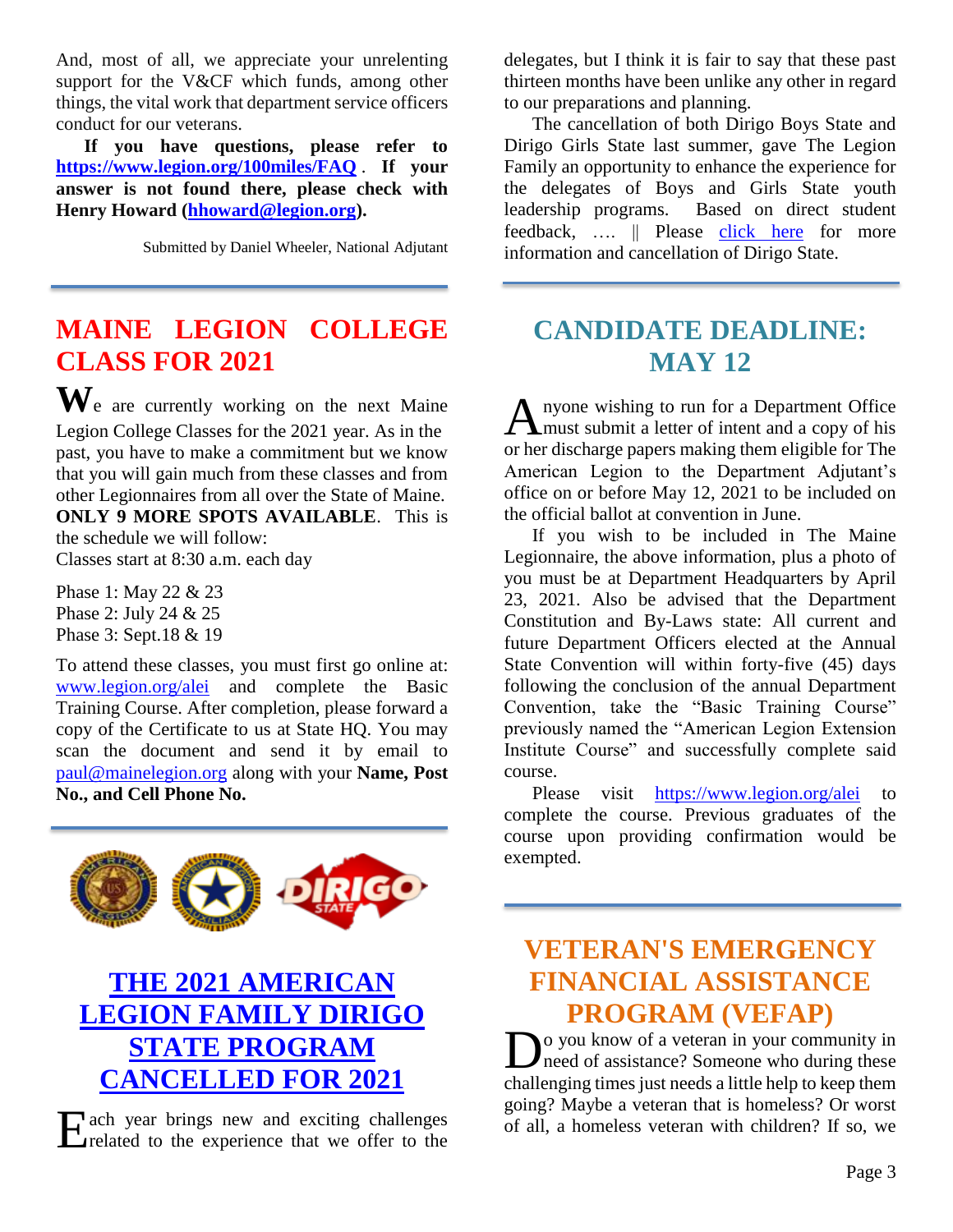want to remind you that The American Legion, Department of Maine can assist you to help these veterans during their difficult and troubling times. You can call us at 207-873-3229 Ext. 3 or visit our website: http://www.mainelegion.org/pages/resources/varesources.php

We will contact you as soon as possible and we hope to enable you to help veterans in need.

# **PAST COMMANDERS CLUB**

.

**I**f you are a Past Post Commander of The American Legion, Department of Maine and have not yet paid your annual dues to the Past Commander Club in support of the James V. Day Scholarship, please do so as soon as possible.

Visit the Maine Legion website [http://www.mainelegion.org/pages/formsapplication](http://www.mainelegion.org/pages/formsapplications.php) [s.php](http://www.mainelegion.org/pages/formsapplications.php) and click on the **Past Commanders Club** (Fillable) form under Membership/Post Forms & Manuals. Mail form along with \$2.00 per member to The American Legion, Past Commanders Club, 5 Verti Drive, Winslow, Maine 04901-0727.

It is because of you, and the members and officers of your Post that The American Legion, Department of Maine can authorized 2 students to receive a \$500 scholarship each year. Thank you for your support!



### **[MEMBERSHIP IMPACT](https://www.legion.org/membership/impact)  [REPORTS](https://www.legion.org/membership/impact)**

he American Legion's success depends entirely on The American Legion's success depends entirely on active membership, participation and volunteerism. The following monthly reports located on <https://www.legion.org/membership/impact> provide a summary of membership, participation and volunteerism making an impact in the lives of veterans, families and communities.

American Legion Posts can share the many ways Legionnaires are making a difference in their communities by **[submitting consolidated post reports](http://www.mylegion.org/)  [online](http://www.mylegion.org/)**. To visit the impact American Legion posts made throughout the year, visit <https://www.legion.org/bythenumbers>

[https://www.legion.org/membership/impact.](https://www.legion.org/membership/impact)

# **MISSION BLUE POST ASSISTANCE PROGRAM**

t the 2020 Fall National Executive Committee At the 2020 Fall National Executive Committee<br>Meeting, Resolution #36, Subject: Mission Blue Post Assistance Program was approved. Posts impacted by a government's public health restrictions implemented in response to the COVID-19 pandemic may apply for a grant up to \$1,000. Posts must meet the following eligibility criteria:

• A post must have a current consolidated post report on file.

• A post must must have filed an IRS 990 within the prescribed due date.

• A post must have filed all other required forms and reports as prescribed by the departments.

• A post must have actively participated in one or more The American Legion(s) within the last 18 months.

• A post must have a financial need.

• A post must provide a certificate of insurance naming The American National Headquarters as an additional insured (copy of insurance declaration will be attached to application).

• A post must provide documentation indicating that the post is properly incorporated. The funds from this grant program shall be used exclusively for the following: Current and past due mortgage principal and interest or Current and past due real estate rents or Current and past due insurance premiums or Current and past due utilities.

The American Legion posts receiving this grant are required to submit a true and accurate report outlining how the funds were used, signed by the post finance officer, and certified by the post commander or post adjutant within six-months of receipt of the grant funds or no later than February 22, 2022. Whichever comes first.

To access instructions and application [Click Here](https://www.legion.org/documents/pdf/Mission_Blue_PAP_Application_1.pdf) or visit

#### [https://www.legion.org/documents/pdf/Mission\\_Blue\\_PAP\\_App](https://www.legion.org/documents/pdf/Mission_Blue_PAP_Application_1.pdf) [lication\\_1.pdf](https://www.legion.org/documents/pdf/Mission_Blue_PAP_Application_1.pdf)

Mission Blue Post Assistance Program Grant App is also available by visiting [http://www.mainelegion.org/pages/formsapplications.ph](http://www.mainelegion.org/pages/formsapplications.php) [p](http://www.mainelegion.org/pages/formsapplications.php) under Membership/Post Forms & Manuals. Also made available is the MISSION BLUE CERTIFICATE OF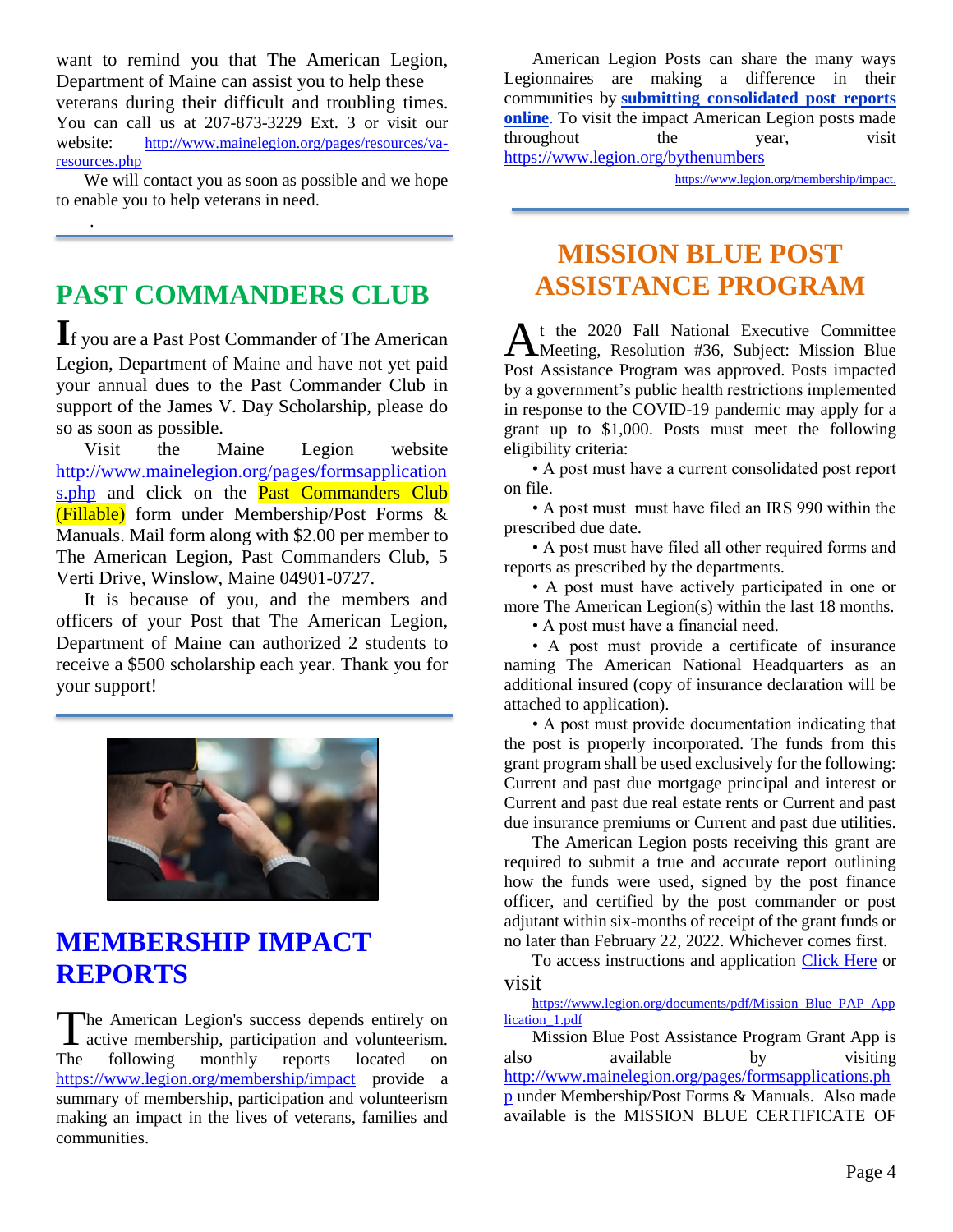LIABILITY INS – EXAMPLE which is required when submitting the Mission Blue App.

#### **AMERICAN LEGION FAMILY TAKE NOTICE!**

## Maine American Legion welcomes all of you to be part of the Official 2021 Annual Convention Yearbook

Showcase your Post, District, Unit, Squadron, Sand Chapter by sponsoring ad space in the **and Chapter by sponsoring ad space in the 2021 Annual Convention Yearbook. Individual donations are also welcomed and appreciated with all individual and business names listed in the "Business & Individual Donors" page of the yearbook.** 

To donate or sponsor ad space in the 2021 Convention Yearbook in support of Maine Veterans, please [click here](http://www.mainelegion.org/media/YEARBOOK/Maine_AL_Convention_Yearbook_Sponsorship_Req._Form11_FILLABLE.pdf) to download a copy of the Convention Yearbook Sponsorship Request Form and follow specifications & submission instructions. You may also visit [www.mainelegion.org](http://www.mainelegion.org/) and click on the image of Maine American Legion Convention Yearbook Request Form.

For questions or assistance in submitting your ad, please call Department HQ at 207-873-3229 Ext. 2.

**Click on the image below or visit [www.mainelegion.org](http://www.mainelegion.org/) and check out the Digital Version of the Maine American Legion 2020 Convention Yearbook!**



#### **MILITARY TRIVIA:**

A: General Ulysses S. Grant was charged with preparing the 'Terms of Settlement' following the Civil War, in order to accept General Robert E. Lee's surrender of the Confederacy, in April of 1865.

However, his clerk was so nervous that he couldn't put the Terms in writing, so Grant then asked an assistant adjutant, Ely Parker, to perform the duty. When Lee arrived, he noted that Parker was an American Indian (Seneca Tribe of the Iroquois Confederation), and Lee stated that: "I am glad to see one real American here", to which Parker replied, after shaking Lee's hand: "We are all Americans".



#### **COMPUTER 101**

**C**omputer 101 is a resource aiming to help those who wish to learn basic skills with the

powerful technology of today's world. Increased proficiency with computers and the Internet has positive outcome across all fronts, both personally and professionally.

t this point, most of the general public should  $A<sup>t</sup>$  this point, most of the general public should know how to use a computer in the most basic of situations. Turn it on. Open up the internet. Write a document. Print something. If you expect to be somewhat successful or, at the very least, considered a normal functioning human being, computer know-how is simply a must.

However, while it is possible to glide on through to success on computer basics, it probably won't be all that easy for you. You'll struggle. You'll waste more time than you should. And you'll definitely feel the need to throw one or two computers out the window at some time or another.

So, if you're adamant about sticking to the basics and you don't feel the need to make 'geek' your second language, then here are a few tricks to make you more efficient in the land of computers. And if even you do consider yourself to be above the basics or somewhat of a computer expert, some of these tips might be new and rather useful for you.

**●CTRL + BKSP:** Holding down the backspace button to delete multiple letters at once is such a waste of time. If you need to delete one whole word, hold down CTRL and Backspace simultaneously. To delete multiple words, hold down the CTRL button and continue to tap on the Backspace button until you've deleted everything that needs to go away.

**●ALT + TAB:** If you use a laptop, this tip can be rather handy. When you need to switch to another open window (say you have Word, the internet, and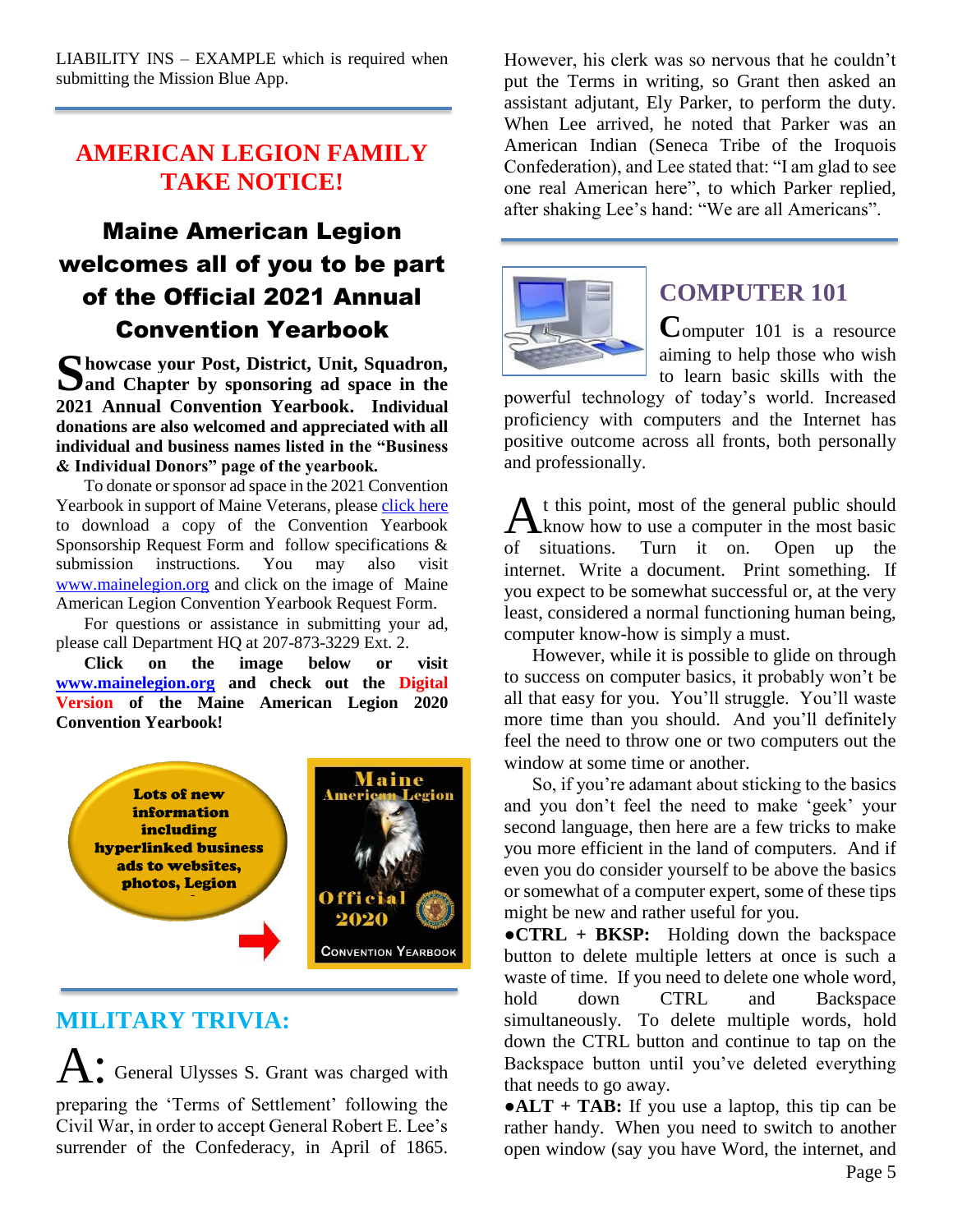Excel open at the same time), then hold down ALT and TAB. This will allow you to quickly cycle through to the next open program without having to look to that dreaded touchpad for assistance.

**•CTRL + W:** When you have multiple sites open at once, you can close one at a time by holding down CTRL and W. This action will cause the tab you are currently on to close and will send you back to the next open tab – no magnifying glass and little 'X' button required.

**•CTRL** + **L**: Again, if you're not willing to reach for your mouse, this trick is incredibly useful. Hold down CTRL and L to highlight the address bar. You can immediately begin typing to go to a new website. **●Shake:** If you have multiple programs open and you don't like a lot of background noise, use the cursor to shake your active window. This will automatically minimize all other open programs, leaving you just with the program you want.

**●Windows + D:** If you need all programs minimized – including the program you're currently on – then hit Windows and D. This will bring you back to the desktop.

**●CTRL + T:** When you're on the internet and you need to open up a new tab, hold down CTRL and T. This trick will get you there quicker.



#### **THE 51ST ANNIVERSARY OF EARTH DAY**

arth Day 2021 will mark the 51st anniversary of Earth Day 2021 will mark the 51st anniversary of<br>this holiday. Typically, Earth Day is assigned a different theme or area of focus each year; this year's theme is "**Restore Our Earth**.

#### **WHAT IS EARTH DAY?**

Ever wonder how Earth Day began? The first Earth Day was held on April 22, 1970, when San Francisco activist John McConnell and Wisconsin Senator Gaylord Nelson separately asked Americans to join in a grassroots demonstration. Dealing with dangerously serious issues concerning toxic drinking water, air pollution, and the effects of pesticides, an impressive 20 million Americans—10% of the

population—ventured outdoors and protested together.

President Richard Nixon led the nation in creating the Environmental Protection Agency, which followed with successful laws including the Clean Air Act, the Clean Water Act, and the Endangered Species Act. [Read more from EarthSky.org.](https://earthsky.org/earth/first-earth-day-50th-anniversary-april22-2020)

McConnell originally had chosen the [spring](https://www.almanac.com/content/first-day-spring-vernal-equinox)  [equinox](https://www.almanac.com/content/first-day-spring-vernal-equinox) (March 20, 1970), but Nelson chose April 22, which ended up becoming the official celebration date. (Given that the date of the spring equinox [changes over time,](https://www.almanac.com/spring-2020-earliest-spring-in-over-100-years) it may have made things more complicated to go with the astronimical event rather than just a calendar date.)

Today, not only is Earth Day a day meant to increase awareness of environmental problems, but also it is also becoming a popular time for many communities to gather together to clean up litter, plant trees, or simply reflect on the beauty of nature. Further down the page, we've provided a list of activities and projects that you can do to improve your local environment!

#### **WHEN IS EARTH DAY?**

 Earth Day is always celebrated on **April 22**. It's followed closely by [Arbor Day,](https://www.almanac.com/content/what-arbor-day-forest-facts) which falls on the last Friday in April.

## **DEC MEETING REMINDER APRIL 24, 2021 HQ or VIRTUAL**



# **[CORONAVIRUS \(COVID-19\) –](http://www.mainelegion.org/pages/news-events/covid-19-info.php) [INFORMATION](http://www.mainelegion.org/pages/news-events/covid-19-info.php)- For a complete listing of up-to-date information, cancellations and**

**rescheduled events, please visit [www.mainelegion.org](http://www.mainelegion.org/) or click the following link: [CORONAVIRUS \(COVID-](http://www.mainelegion.org/pages/news-events/covid-19-info.php)19) – INFORMATION** *[Including Cancellations &](http://www.mainelegion.org/pages/news-events/covid-19-info.php)  [Rescheduled Events](http://www.mainelegion.org/pages/news-events/covid-19-info.php)*